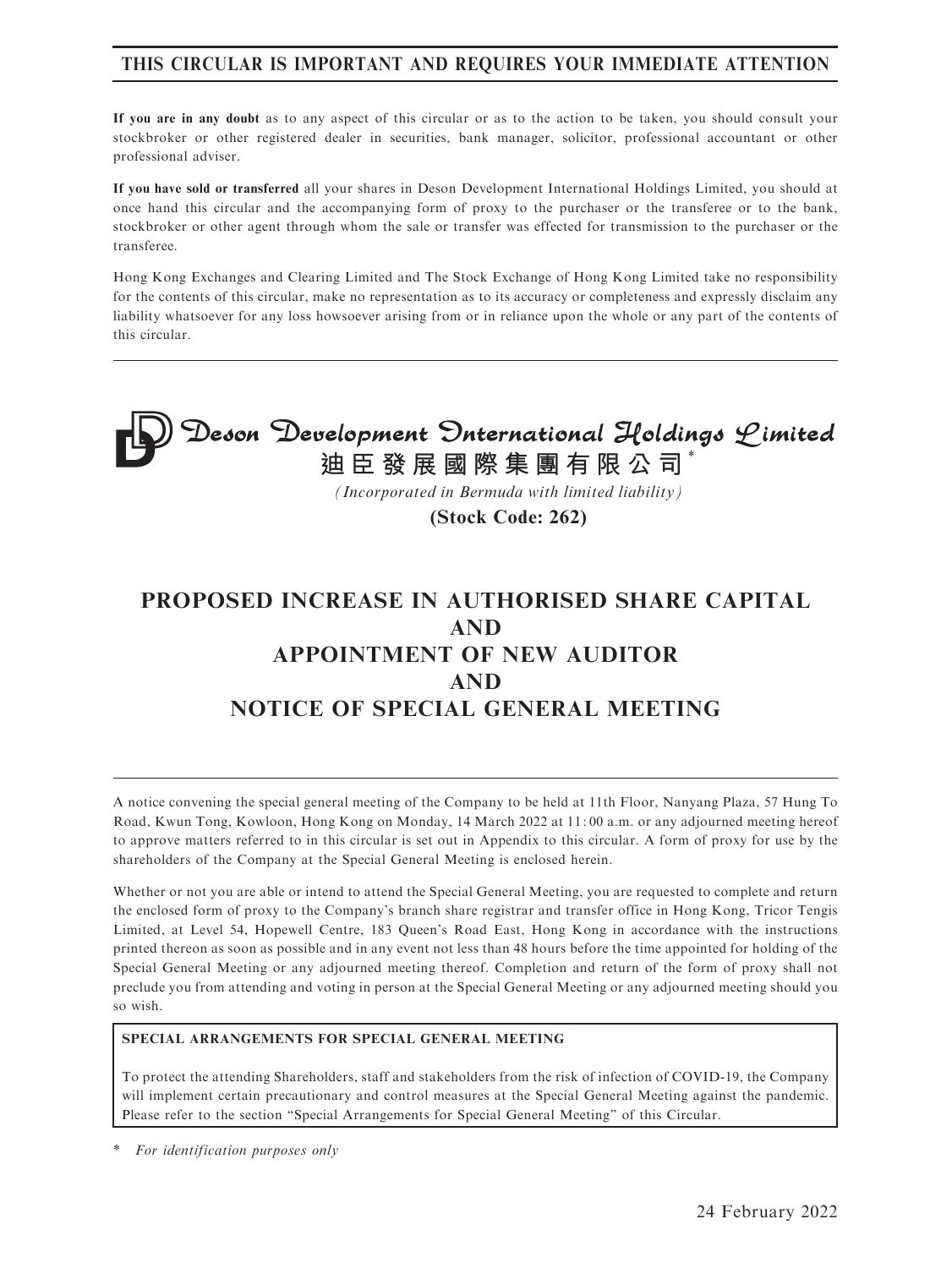# **CONTENTS**

### Page

| $\overline{3}$ |
|----------------|
|                |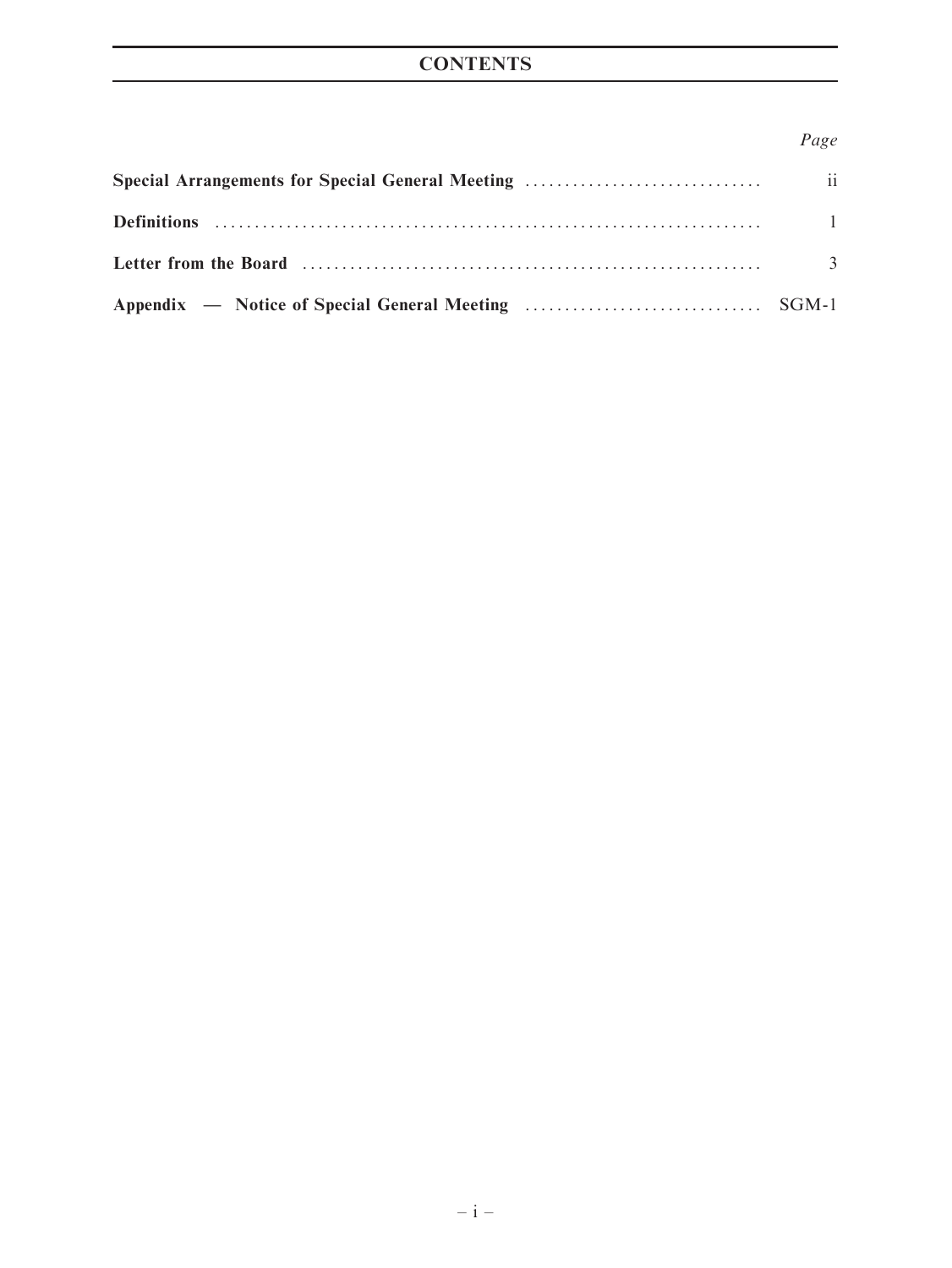#### SPECIAL ARRANGEMENTS FOR SPECIAL GENERAL MEETING

Maintaining social distancing is key to control the spread of COVID-19 in Hong Kong. The Company strongly encourages Shareholders to participate by voting by proxy in advance of the Special General Meeting.

All resolutions proposed at the Special General Meeting will be decided on a poll. Shareholders are encouraged to exercise their rights to vote at the Special General Meeting by appointing the Chairman of the Special General Meeting as their proxy to vote on the proposed resolutions at the Special General Meeting instead of attending the Special General Meeting in person. Physical attendance is not necessary for the purpose of exercising rights of Shareholders.

#### Completion and return of the form of proxy will not preclude Shareholders from attending and voting in person at the Special General Meeting or any adjournment thereof should they so wish.

Non-registered Shareholders whose Shares are held through banks, brokers, custodians or Hong Kong Securities Clearing Company Limited should consult directly with their banks or brokers or custodians (as the case may be) to assist them in the appointment of proxy.

#### Shareholders are strongly encouraged to cast their votes by submitting a proxy form appointing the Chairman of the Special General Meeting as their proxy.

To protect the attending Shareholders, staff and stakeholders from the risk of infection of COVID-19, the Company will implement the following precautionary and control measures at the Special General Meeting against the pandemic:

- (i) Compulsory body temperature check
- (ii) Compulsory wearing of surgical facial masks
- (iii) Mandatory health declaration
- (iv) Maintaining a safe distance between seats
- (v) No provision of refreshments or beverages
- (vi) No distribution of coupons for subsequent consumption

Should anyone seeking to attend the Special General Meeting decline to submit to these requirements or be found to be suffering from a fever (i.e. having a body temperature of over 37.5 degrees Celsius) or otherwise unwell, the Company reserves the right to refuse such person's admission to the Special General Meeting.

Subject to the development of COVID-19, the Company may change the Special General Meeting arrangements at short notice and may issue further announcement as appropriate. Shareholders should check the Company's website (www.deson.com) for updates on the latest arrangement of the Special General Meeting.

The Company believes that these measures are necessary and appropriate in light of the current pandemic. If any Shareholders has any question relating to the Special General Meeting, please contact the Company's branch share registrar and transfer office in Hong Kong, Tricor Tengis Limited of Level 54, Hopewell Centre, 183 Queen's Road East, Hong Kong.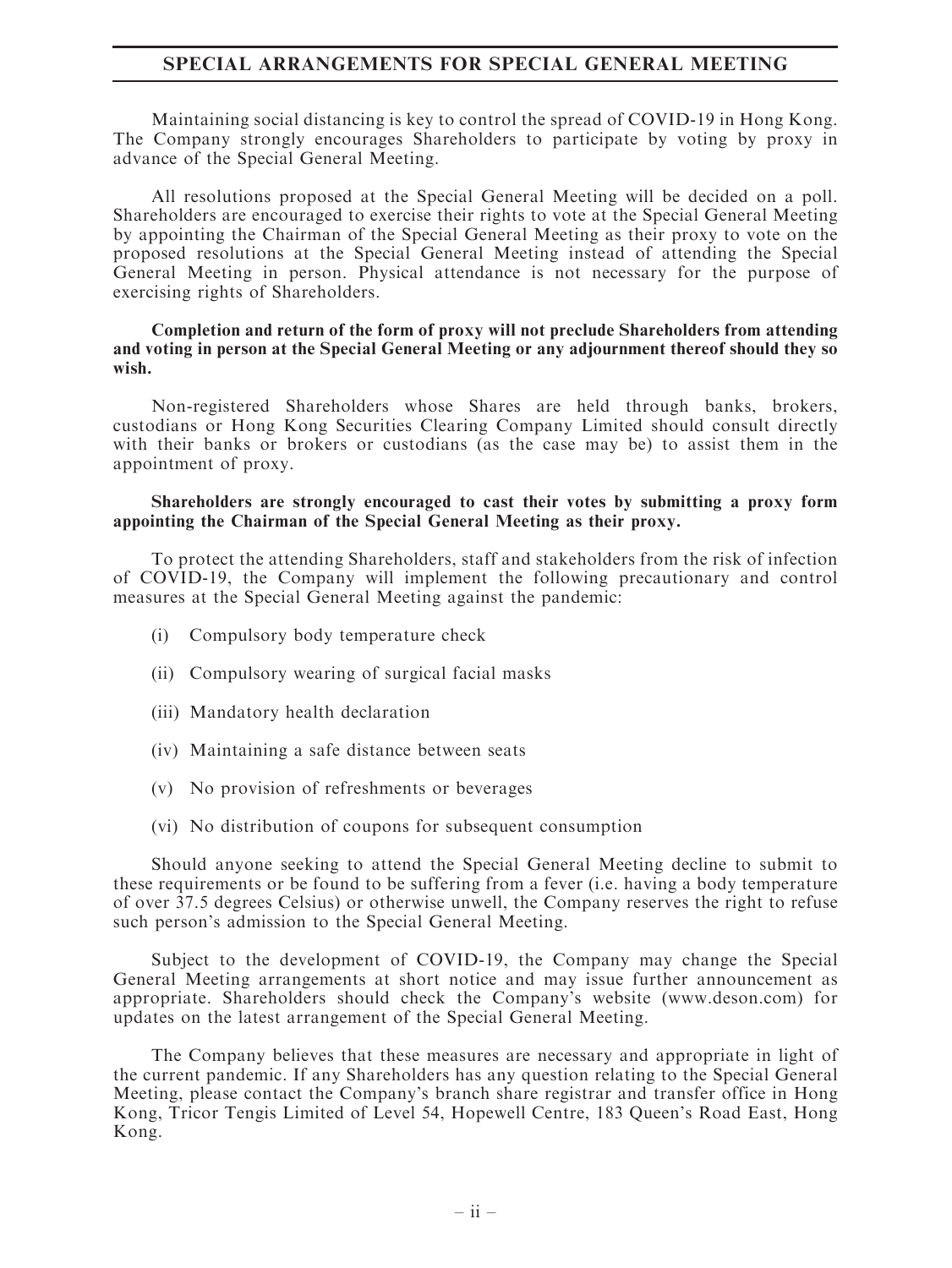# DEFINITIONS

In this circular, the following expressions shall the following meanings unless the context indicates otherwise:

| "Audit Committee"                         | audit committee of the Company;                                                                                                                                                                                                                    |
|-------------------------------------------|----------------------------------------------------------------------------------------------------------------------------------------------------------------------------------------------------------------------------------------------------|
| "Baker Tilly"                             | Baker Tilly Hong Kong Limited;                                                                                                                                                                                                                     |
| "Board"                                   | the board of Directors;                                                                                                                                                                                                                            |
| "Bye-Laws"                                | the bye-laws of the Company (as amended from time to time);                                                                                                                                                                                        |
| "Company"                                 | Deson Development International Holdings Limited,<br>an<br>exempted company incorporated in Bermuda with limited<br>liability and the Shares of which are listed on the Main Board<br>of the Stock Exchange (Stock Code: 262);                     |
| "COVID-19"                                | the coronavirus disease 2019;                                                                                                                                                                                                                      |
| "Directors"                               | the directors of the Company;                                                                                                                                                                                                                      |
| "Group"                                   | the Company and its subsidiaries;                                                                                                                                                                                                                  |
| "HK\$"                                    | Hong Kong dollar, the lawful currency of Hong Kong;                                                                                                                                                                                                |
| "Hong Kong"                               | the Hong Kong Special Administrative Region of the People's<br>Republic of China;                                                                                                                                                                  |
| "Increase in Authorised<br>Share Capital" | the proposed increase in the authorised share capital of the<br>Company from HK\$150,000,000 divided into 1,500,000,000<br>Shares to HK\$500,000,000 divided into 5,000,000,000 Shares<br>by creating an additional 3,500,000,000 unissued Shares; |
| "Latest Practicable<br>Date"              | Friday, 18 February 2022, being the latest practicable date for<br>ascertaining certain information included in this circular;                                                                                                                     |
| "Listing Rules"                           | the Rules Governing the Listing of Securities on the Stock<br>Exchange;                                                                                                                                                                            |
| "Register of Members"                     | the principal or branch register of members of the Company                                                                                                                                                                                         |
|                                           | maintained in Bermuda or Hong Kong respectively;                                                                                                                                                                                                   |
| "Share $(s)$ "                            | share(s) of $HK\$0.10$ each in the share capital of the Company;                                                                                                                                                                                   |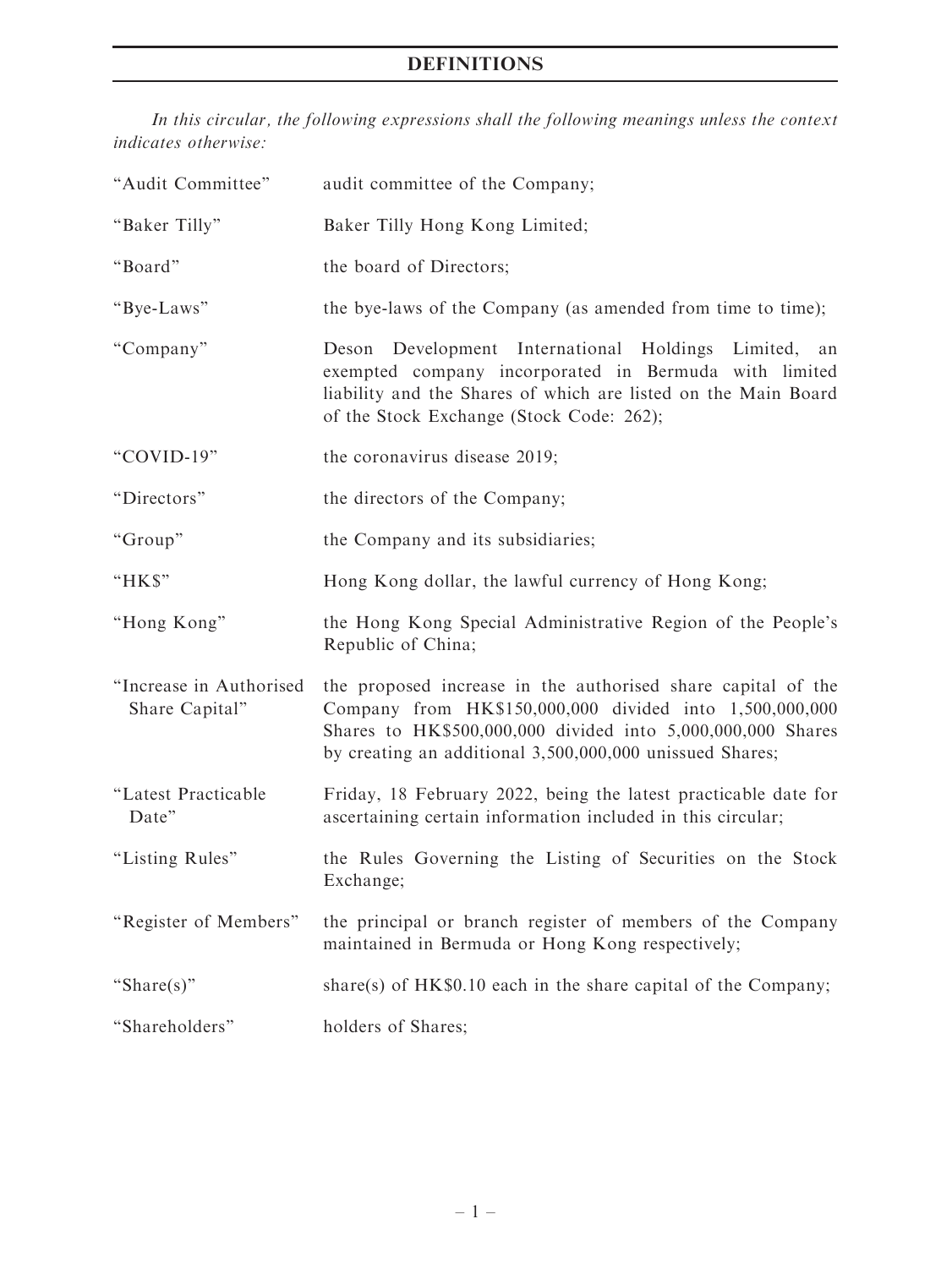# **DEFINITIONS**

| "Special General" | the special general meeting of the Company to be held at 11th      |
|-------------------|--------------------------------------------------------------------|
| Meeting"          | Floor, Nanyang Plaza, 57 Hung To Road, Kwun Tong,                  |
|                   | Kowloon, Hong Kong on Monday, 14 March 2022 at 11:00               |
|                   | a.m. for the purposes of considering the business set out in the   |
|                   | notice of the Special General Meeting and, if thought fit, passing |
|                   | the resolutions set out therein, or any adjourned meeting (as the  |
|                   | case may be); and                                                  |
|                   |                                                                    |

''Stock Exchange'' The Stock Exchange of Hong Kong Limited.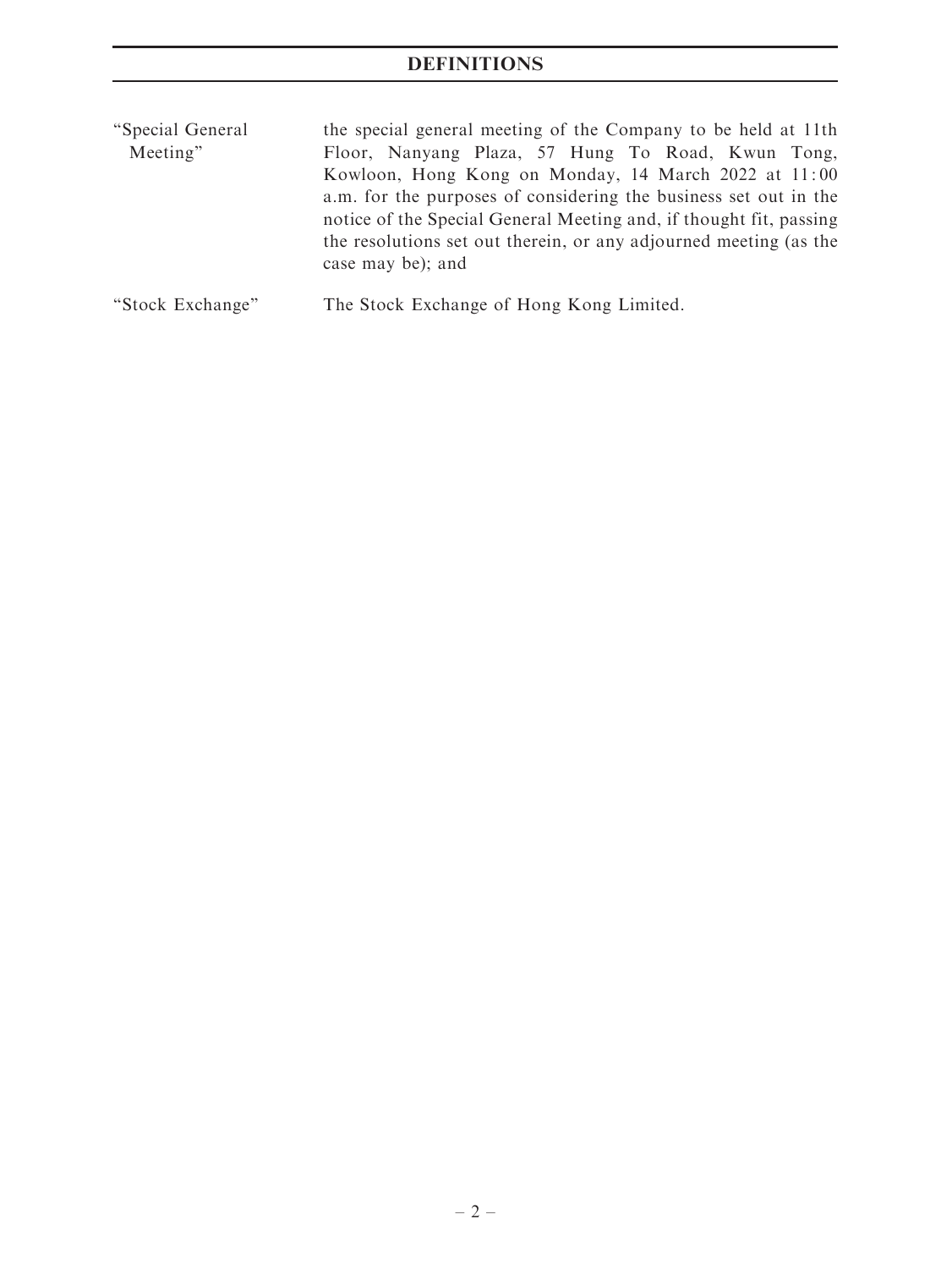# **Deson Development Onternational Holdings Limited<br>迪臣發展國際集團有限公司\***

*(Incorporated in Bermuda with limited liability)*

**(Stock Code: 262)**

Executive Directors: Mr. Tiia Boen Sien (Managing Director & Chairman) Mr. Wang Jing Ning Mr. Tjia Wai Yip, William

Independent non-executive Directors: Dr. Ho Chung Tai, Raymond Ir Siu Man Po Mr. Siu Kam Chau

Registered office: Victoria Place 5th Floor 31 Victoria Street Hamilton HM10 Bermuda

Principal place of business in Hong Kong: 11th Floor, Nanyang Plaza 57 Hung To Road, Kwun Tong Kowloon Hong Kong

24 February 2022

To the Shareholders

Dear Sirs,

# PROPOSED INCREASE IN AUTHORISED SHARE CAPITAL AND APPOINTMENT OF NEW AUDITOR AND NOTICE OF SPECIAL GENERAL MEETING

#### 1. INTRODUCTION

References are made to (i) the Company's announcement dated 14 January 2022 in relation to the change of auditor of the Company; and (ii) the Company's announcement dated 21 February 2022 in relation to, among other things, the Increase in Authorised Share Capital. The purpose of this circular is to provide you with information regarding resolutions to be proposed at the Special General Meeting to enable you to make an informed decision on whether to vote for or against the resolutions.

\* For identification purposes only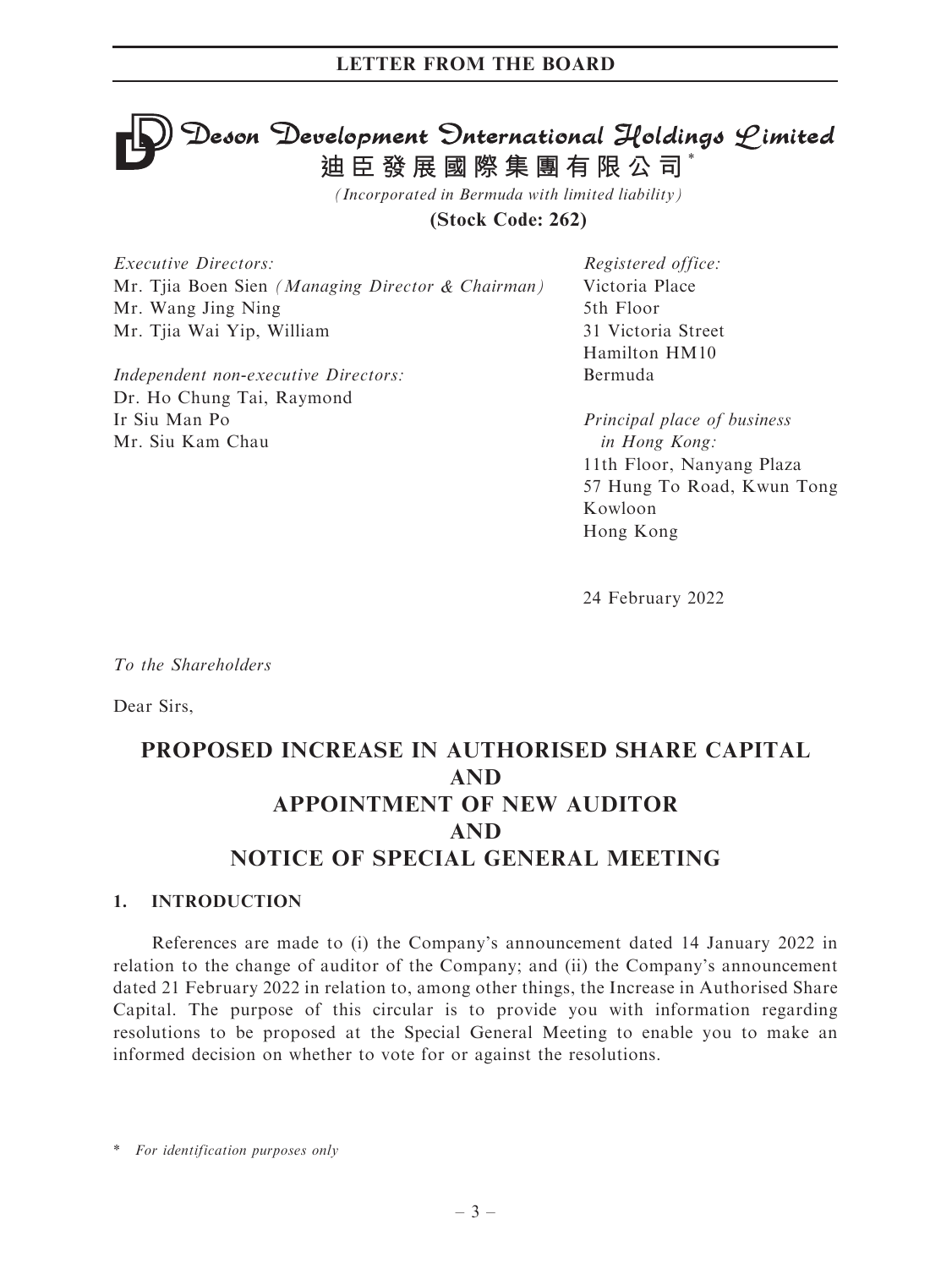#### LETTER FROM THE BOARD

At the Special General Meeting, resolutions will be proposed for seeking Shareholders' approval to approve (i) the proposed Increase in Authorised Share Capital; and (ii) the appointment of Baker Tilly as the auditor of the Company.

#### 2. PROPOSED INCREASE IN AUTHORISED SHARE CAPITAL

The current authorised share capital of the Company is HK\$150,000,000 divided into 1,500,000,000 Shares of par value of HK\$0.10 each, of which 1,466,820,600 Shares are in issue and 33,179,400 Shares are authorised but unissued as at the Latest Practicable Date. In addition, the Company has 33,651,851 share options granted under the share option scheme of the Company remain outstanding as at the Latest Practicable Date.

In order to provide the Company with flexibility for fund raising by allotting and issuing new Shares in the future as and when appropriate for future investment opportunities and other corporate purposes, the Board proposed the Increase in Authorised Share Capital. The Board believes the Increase in Authorised Share Capital are in the interests of the Company and the Shareholders as a whole.

Upon the Increase in Authorised Share Capital becoming effective and assuming no Shares are issued or repurchased from the Latest Practicable Date up to the date of the Special General Meeting to be convened on Monday, 14 March 2022, the authorised share capital of the Company will be HK\$500,000,000 divided into 5,000,000,000 Shares, with 1,466,820,600 Shares in issue and 3,533,179,400 Shares authorised but unissued.

The proposed Increase in Authorised Share Capital is subject to the approval by the Shareholders by way of an ordinary resolution at the Special General Meeting.

#### 3. APPOINTMENT OF NEW AUDITOR

Ernst & Young (" $EY$ ") has resigned as the auditor of the Company with effect from 13 January 2022.

With the recommendation from the Audit Committee, the Board has resolved to appoint Baker Tilly as the new auditor of the Company to fill the vacancy following the resignation of EY and to hold office until the next annual general meeting of the Company. Pursuant to the Bye-laws, the appointment of Baker Tilly as the new auditor of the Company is subject to confirmation by the Shareholders by way of an ordinary resolution at the Special General Meeting.

The Board believes that the change of auditor will not have any significant impact on the annual audit of the Group for the financial year ending 31 March 2022.

#### 4. SPECIAL GENERAL MEETING

At the Special General Meeting, resolutions will be proposed for the Shareholders to approve (i) the proposed Increase in Authorised Share Capital; and (ii) the appointment of Baker Tilly as the auditor of the Company.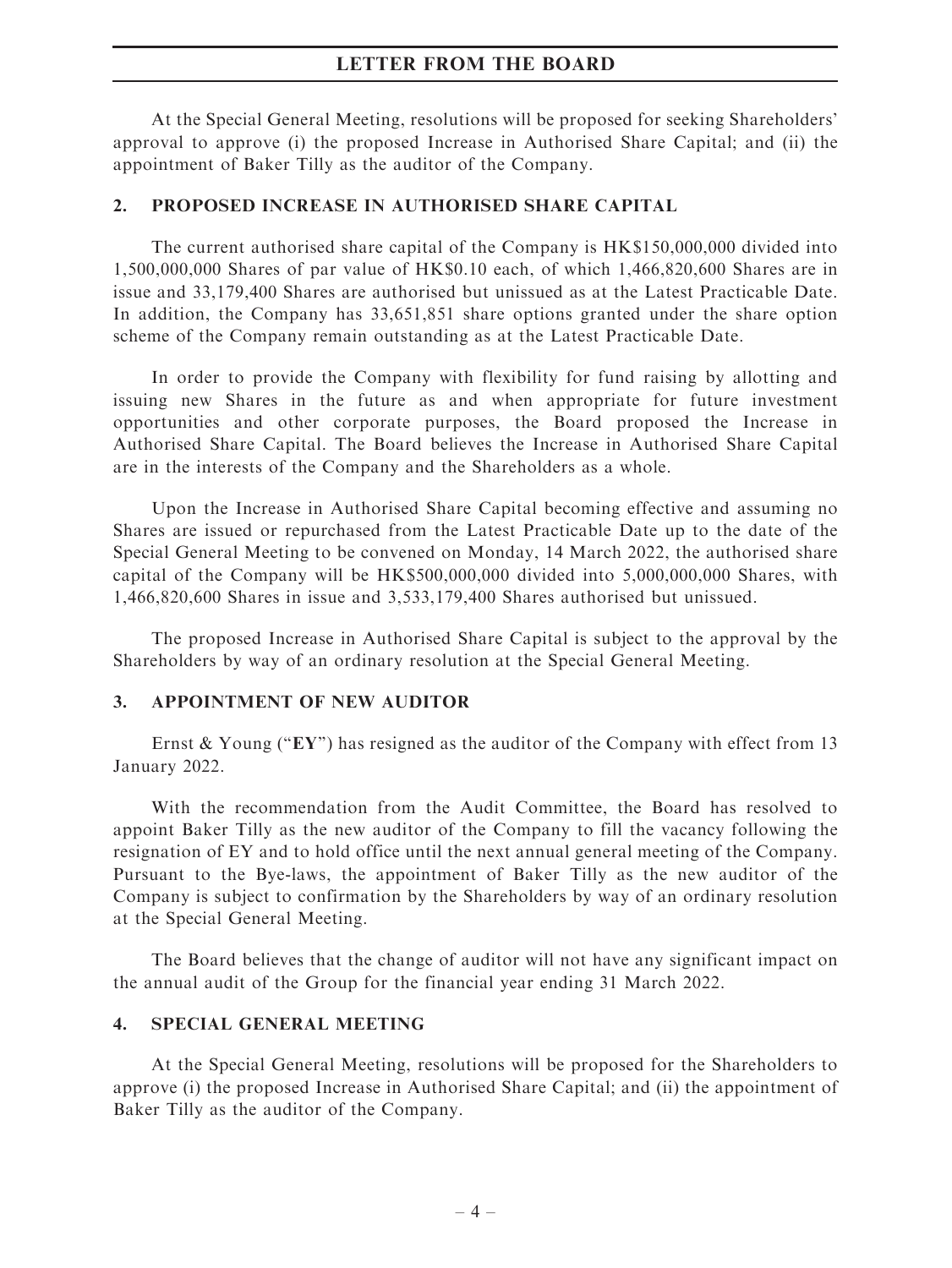#### LETTER FROM THE BOARD

Pursuant to the Listing Rules, the voting on the proposed resolutions at the Special General Meeting will be taken by way of a poll. The results of the poll will be published by way of an announcement on the Company's website and the website of the Stock Exchange in accordance with the requirements of the Listing Rules.

A form of proxy for use at the Special General Meeting is enclosed with this circular. Whether or not you are able or intend to attend the Special General Meeting, you are requested to complete and return the enclosed form of proxy to the Company's branch share registrar and transfer office in Hong Kong, Tricor Tengis Limited at Level 54, Hopewell Centre, 183 Queen's Road East, Hong Kong in accordance with the instructions printed thereon as soon as possible and in any event not less than 48 hours before the time appointed for the holding of the Special General Meeting or any adjournment thereof. Completion and return of the form of proxy shall not preclude you from attending and voting in person at the Special General Meeting or any adjourned meeting should you so wish.

The Company is closely monitoring the impact of COVID-19 in Hong Kong. Should there be any changes to the Special General Meeting arrangements, the Company will release further announcements on the websites of the Stock Exchange (www.hkexnews.hk) and the Company (www.deson.com).

#### 5. CLOSURE OF REGISTER OF MEMBERS

The register of members of the Company will be closed from Wednesday, 9 March 2022 to Monday, 14 March 2022 (both days inclusive) for determining the identity of the Shareholders who are entitled to attend and vote at the Special General Meeting. No transfer of Shares will be registered during this period. In order to be eligible to attend and vote at the Special General Meeting, unregistered holders of the Shares should ensure that all transfer forms accompanied by the relevant share certificates must be lodged with the Company's branch share registrar and transfer office in Hong Kong, Tricor Tengis Limited, at Level 54, Hopewell Centre, 183 Queen's Road East, Hong Kong for registration not later than 4: 30 p.m. on Tuesday, 8 March 2022.

#### 6. RECOMMENDATION

The Directors consider that (i) the proposed Increase in Authorised Share Capital; and (ii) the appointment of Baker Tilly as the auditor of the Company, are in the best interests of the Company and the Shareholders as a whole. Accordingly, the Board recommends all Shareholders to vote in favour of all the resolutions to be proposed at the Special General Meeting.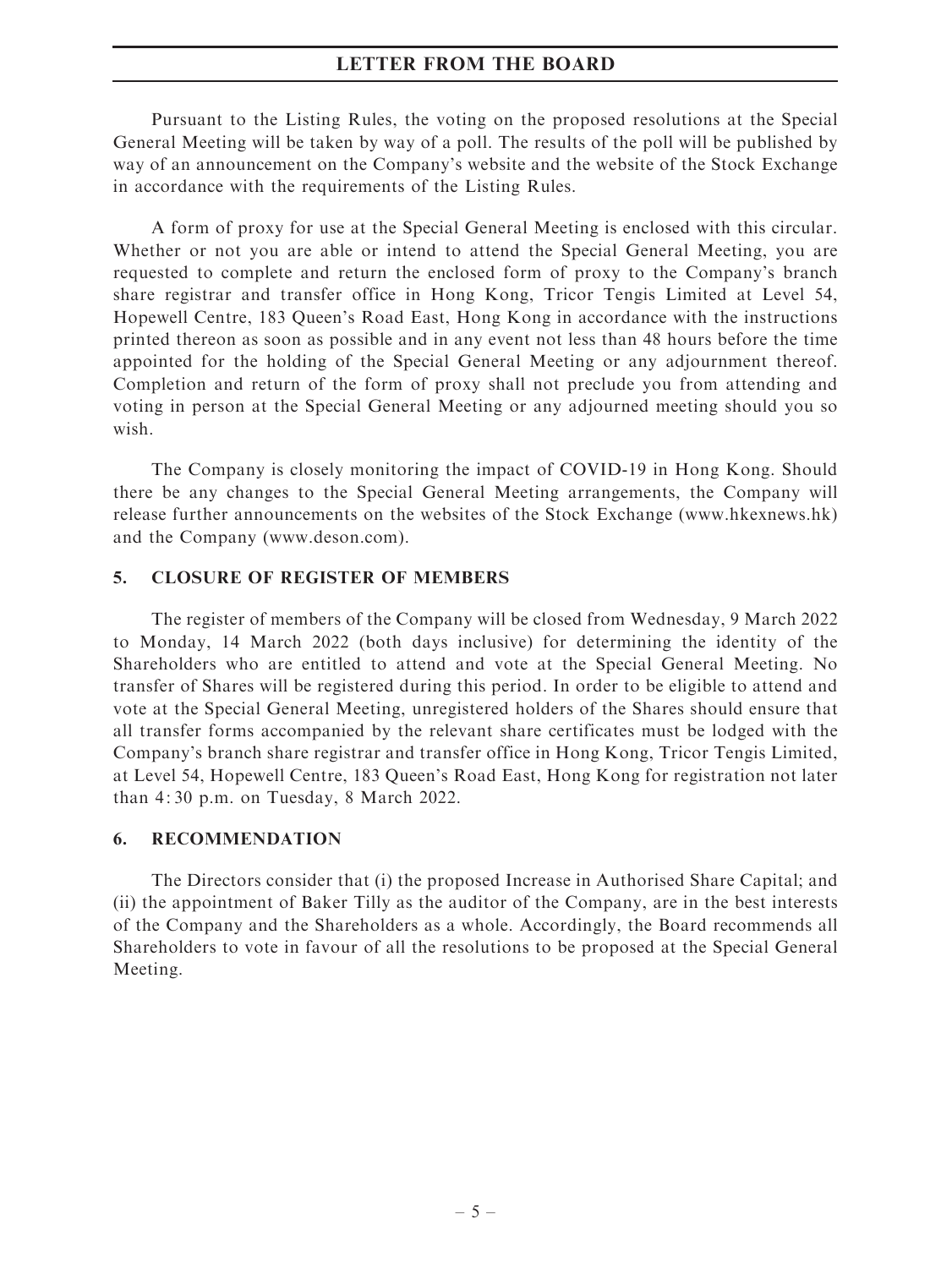### LETTER FROM THE BOARD

#### 7. RESPONSIBILITY STATEMENT

This circular, for which the Directors collectively and individually accept full responsibility, includes particulars given in compliance with the Listing Rules for the purpose of giving information with regard to the Group. The Directors, having made all reasonable enquiries, confirm that to the best of their knowledge and belief, the information contained in this circular is accurate and complete in all material respects and not misleading or deceptive, and there are no other matters the omission of which would make any statement herein or this circular misleading.

> By Order of the Board Deson Development International Holdings Limited Tjia Boen Sien Managing Director and Chairman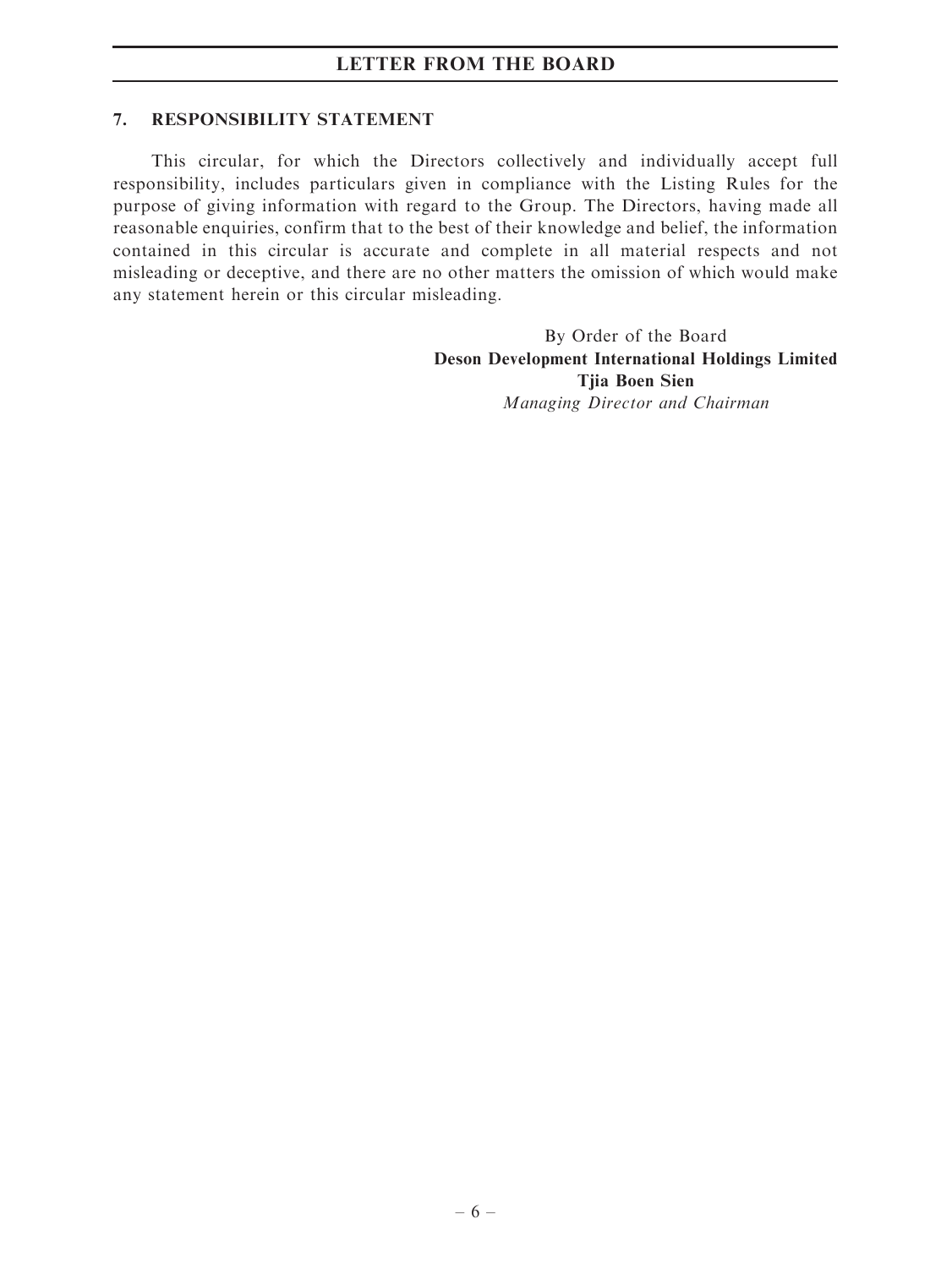# **Deson Development Onternational Holdings Limited<br>迪臣發展國際集團有限公司<sup>\*</sup>**

*(Incorporated in Bermuda with limited liability)*

**(Stock Code: 262)**

# NOTICE OF SPECIAL GENERAL MEETING

NOTICE IS HEREBY GIVEN that the Special General Meeting of Deson Development International Holdings Limited (the "Company") will be held at 11th Floor, Nanyang Plaza, 57 Hung To Road, Kwun Tong, Kowloon, Hong Kong on Monday, 14 March 2022 at 11:00 a.m. for the following purposes:

To consider and, if thought fit, to pass, with or without modifications, the following resolutions as ordinary resolutions of the Company:

#### ORDINARY RESOLUTIONS

#### ''THAT:

- 1. the authorised share capital of the Company be increased from HK\$150,000,000 divided into 1,500,000,000 shares of HK\$0.10 each (the ''Shares'') to HK\$500,000,000 divided into 5,000,000,000 Shares by the creation of an additional 3,500,000,000 Shares (the ''Increase in Authorised Share Capital''), such Shares shall rank *pari passu* in all respects; and any director of the Company be and is hereby authorised to do all such acts and things and execute all such documents which he/she may consider necessary, desirable or expedient for the purpose of, or in connection with, the implementation of and giving effect to the Increase in Authorised Share Capital; and
- 2. the appointment of Baker Tilly Hong Kong Limited as the auditor of the Company to fill the vacancy following the resignation of Ernst & Young with effect from 14 January 2022 and to hold office until the conclusion of the forthcoming annual general meeting of the Company, and that the board of directors of the Company be and is hereby authorised to fix their remuneration.''

By Order of the Board Deson Development International Holdings Limited Tjia Boen Sien Managing Director and Chairman

Hong Kong, 24 February 2022

<sup>\*</sup> For identification purposes only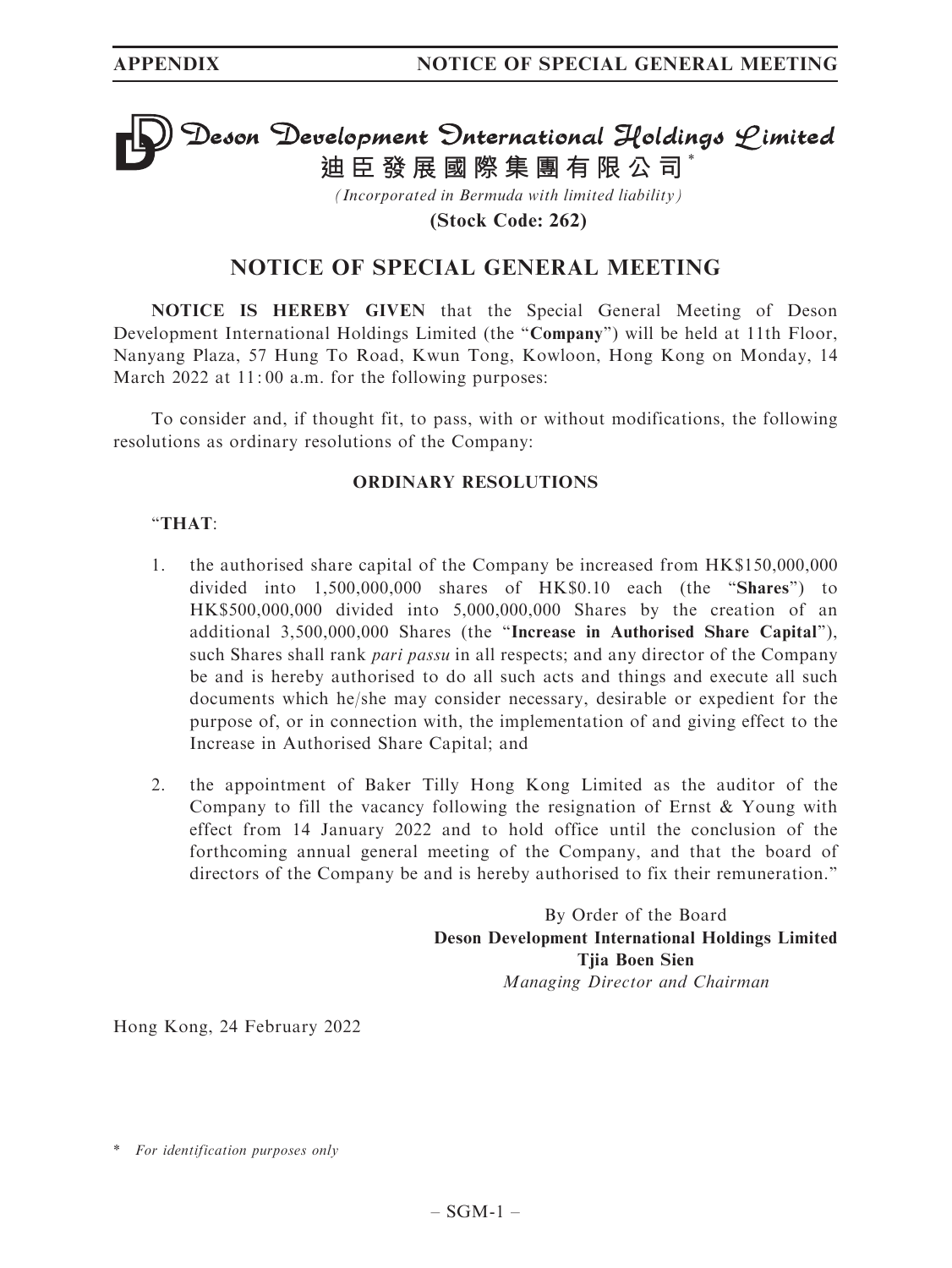Registered office in Bermuda: Victoria Place, 5th Floor 31 Victoria Street Hamilton HM10 Bermuda

Principal place of business: 11th Floor, Nanyang Plaza 57 Hung To Road, Kwun Tong Kowloon Hong Kong

#### Notes:

- 1. Any Shareholder of the Company entitled to attend and vote at the Special General Meeting is entitled to appoint another person (who must be an individual) as his proxy to attend and vote instead of him and a proxy so appointed shall have the same right as the Shareholder to speak at the Special General Meeting. A proxy need not be a Shareholder of the Company. A Shareholder who is the holder of 2 or more Shares may appoint more than one proxy to represent him and vote on his behalf at the Special General Meeting. To safeguard the health and safety of Shareholders and to prevent the spreading of the COVID-19, Shareholders are strongly encouraged to cast their votes by submitting a proxy form appointing the Chairman of the Special General Meeting as their proxy.
- 2. A form of proxy for use at the Special General Meeting is enclosed. In order to be valid, the proxy form together with the power of attorney or other authority (if any) under which it is signed or a notarially certified copy of such power or authority must be deposited at the Company's branch share registrar and transfer office in Hong Kong, Tricor Tengis Limited, at Level 54, Hopewell Centre, 183 Queen's Road East, Hong Kong as soon as possible and in any event not less than 48 hours before the time appointed for the holding of the Special General Meeting or any adjourned meeting thereof.
- 3. Completion and delivery of the form of proxy will not preclude a Shareholder of the Company from attending and voting in person at the Special General Meeting or any adjournment thereof should such Shareholder so wishes, and in such event, the instrument appointing a proxy shall be deemed revoked.
- 4. Where there are joint holders of any Share of the Company, any one of such joint holder may vote, either in person or by proxy, in respect of such Shares as if he were solely entitled to vote, but if more than one of such joint holders are present at the Special General Meeting, the most senior holder shall alone be entitled to vote, whether in person or by proxy. For this purpose, seniority shall be determined by reference to the order in which the names of the joint holders stand first on the register of Shareholders of the Company in respect of the joint holding.
- 5. The register of members of the Company will be closed from 9 March 2022 to 14 March 2022, both days inclusive. During this period, no transfer of Shares will be registered. In order to attend and vote at the Special General Meeting, all transfers of Shares accompanied by the relevant share certificates must be lodged with the Company's branch share registrar and transfer office in Hong Kong, Tricor Tengis Limited, at level 54, Hopewell Centre, 183 Queen's Road East, Hong Kong not later than 4: 30 p.m. on 8 March 2022.
- 6. Pursuant to Bye-Law 69, the above resolutions put to vote at the meeting shall be decided by poll as required under the Rules Governing the Listing of Securities on the Stock Exchange of Hong Kong Limited.
- 7. If typhoon signal no. 8 or above is issued, or a ''black rainstorm warning'' is in effect, or ''extreme conditions'' caused by super typhoons at any time after 7: 00 a.m. on the date of the Special General Meeting, the Special General Meeting will be postponed. The Company will post an announcement on the websites of the Company at www.deson.com and the Stock Exchange at www.hkexnews.hk to notify Shareholders of the Company of the date, time and place of the rescheduled Special General Meeting.